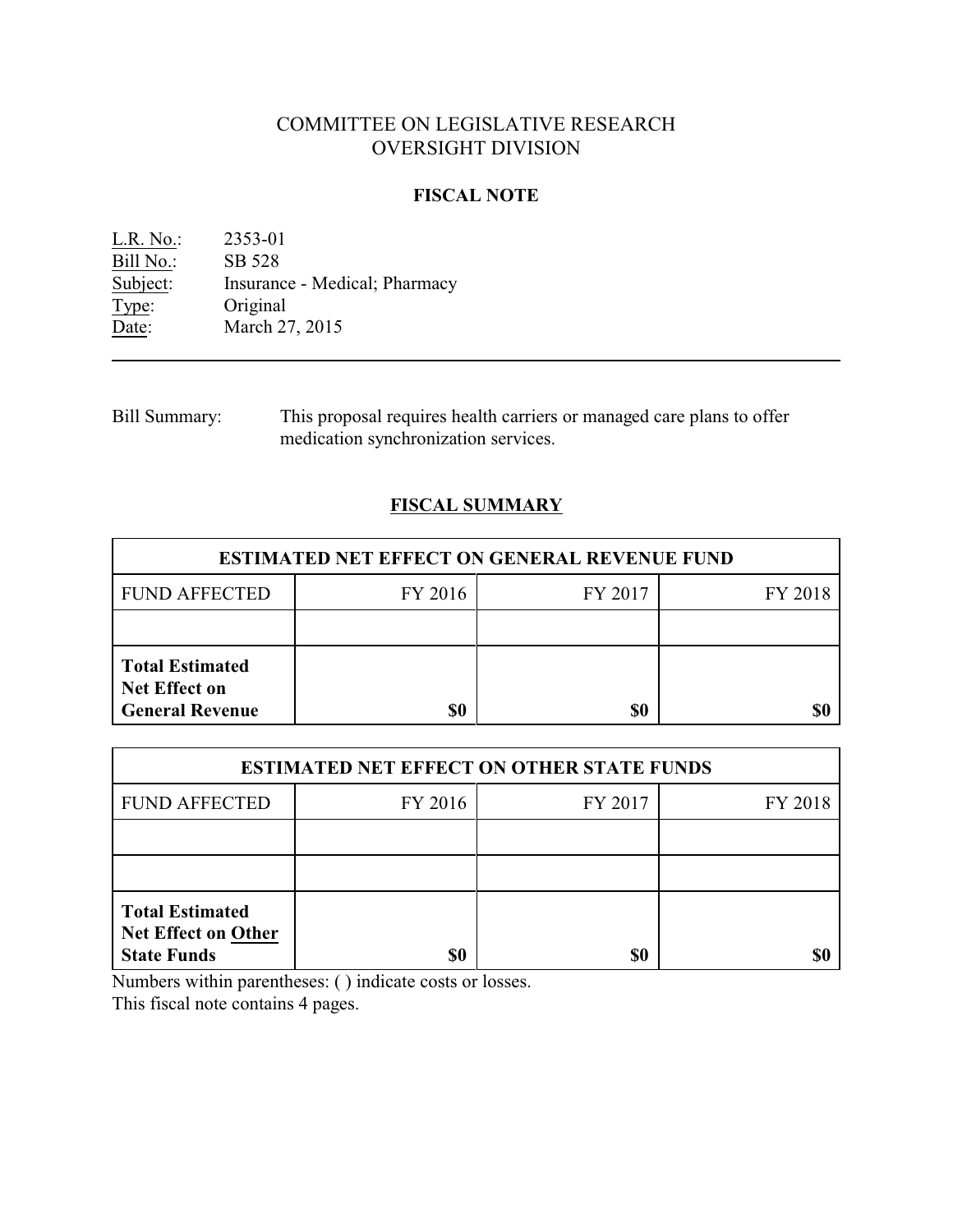L.R. No. 2353-01 Bill No. SB 528 Page 2 of 4 March 27, 2015

| <b>ESTIMATED NET EFFECT ON FEDERAL FUNDS</b>                        |         |         |         |  |
|---------------------------------------------------------------------|---------|---------|---------|--|
| <b>FUND AFFECTED</b>                                                | FY 2016 | FY 2017 | FY 2018 |  |
|                                                                     |         |         |         |  |
|                                                                     |         |         |         |  |
| <b>Total Estimated</b><br>Net Effect on All<br><b>Federal Funds</b> | \$0     | \$0     |         |  |

| <b>ESTIMATED NET EFFECT ON FULL TIME EQUIVALENT (FTE)</b>    |         |         |         |  |
|--------------------------------------------------------------|---------|---------|---------|--|
| <b>FUND AFFECTED</b>                                         | FY 2016 | FY 2017 | FY 2018 |  |
|                                                              |         |         |         |  |
|                                                              |         |         |         |  |
| <b>Total Estimated</b><br><b>Net Effect on</b><br><b>FTE</b> |         |         |         |  |

 $\Box$  Estimated Net Effect (expenditures or reduced revenues) expected to exceed \$100,000 in any of the three fiscal years after implementation of the act.

| <b>ESTIMATED NET EFFECT ON LOCAL FUNDS</b> |         |         |         |
|--------------------------------------------|---------|---------|---------|
| <b>FUND AFFECTED</b>                       | FY 2016 | FY 2017 | FY 2018 |
| <b>Local Government</b>                    | \$0     | \$0     | \$0     |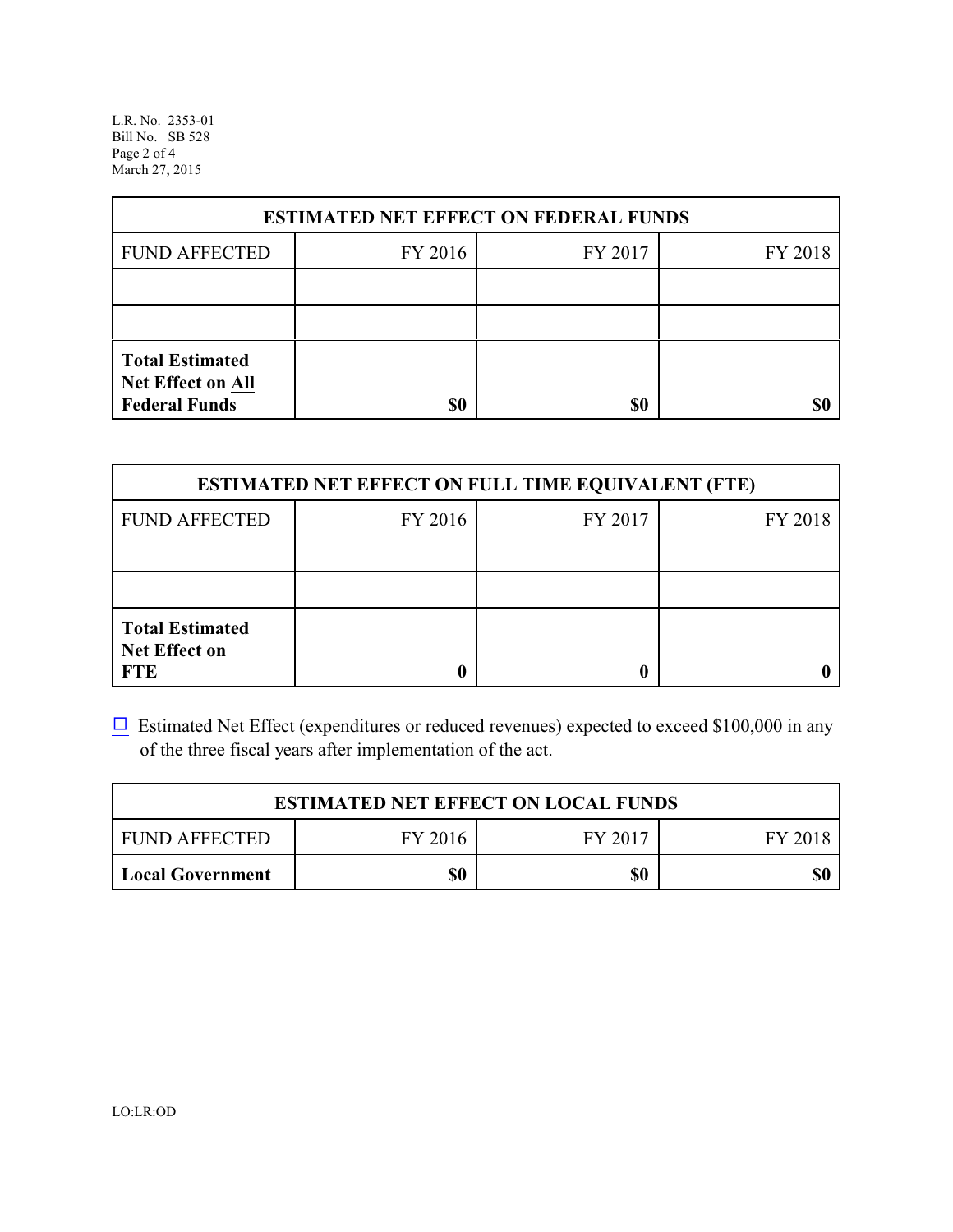L.R. No. 2353-01 Bill No. SB 528 Page 3 of 4 March 27, 2015

#### **FISCAL ANALYSIS**

#### ASSUMPTION

Officials from the **Department of Health and Senior Services**, the **Missouri Department of Conservation**, the **Missouri Consolidated Health Care Plan**, the **Department of Social Services**, and the **Department of Insurance, Financial Institutions and Professional Registration** each assume the current proposal would not fiscally impact their respective agencies.

Officials from the **Department of Transportation** did not respond to **Oversight's** request for fiscal impact.

| FISCAL IMPACT - State Government | FY 2016<br>$(10 \text{ Mo.})$ | FY 2017    | FY 2018                       |
|----------------------------------|-------------------------------|------------|-------------------------------|
|                                  | $\underline{\underline{\$0}}$ | <u>\$0</u> | $\underline{\underline{\$0}}$ |
| FISCAL IMPACT - Local Government | FY 2016<br>$(10 \text{ Mo.})$ | FY 2017    | FY 2018                       |
|                                  | $\underline{\underline{\$0}}$ | <u>\$0</u> | <u>\$0</u>                    |

### FISCAL IMPACT - Small Business

No direct fiscal impact to small businesses would be expected as a result of this proposal.

#### FISCAL DESCRIPTION

The proposed legislation appears to have no direct fiscal impact.

This legislation is not federally mandated, would not duplicate any other program and would not require additional capital improvements or rental space.